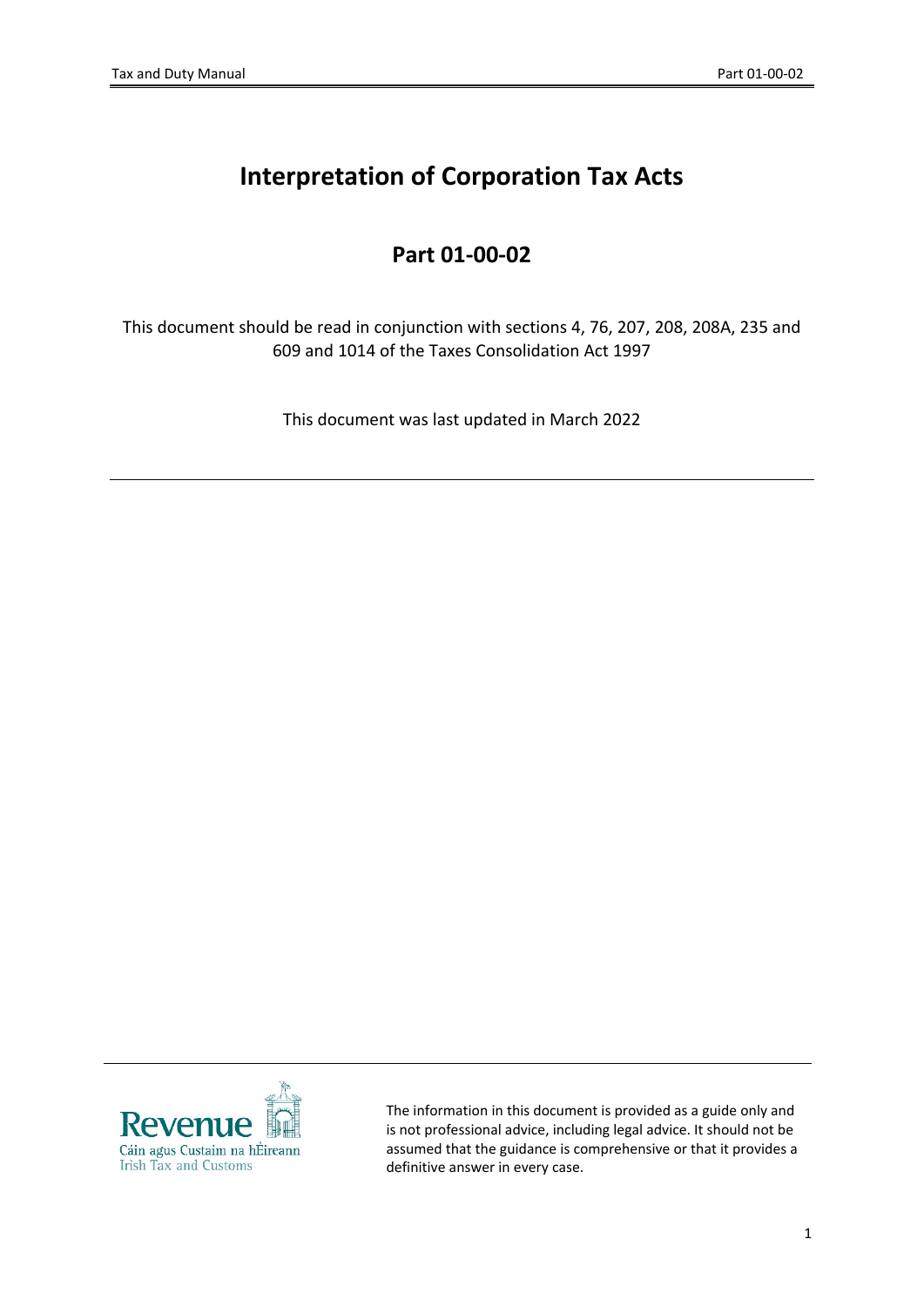### **Company**

"Company" is defined in section 4(1) of the Taxes Consolidation Act (TCA) 1997.

Only companies are subject to corporation tax.

"**Company**" means any body corporate but does **not** include:

- the Health Service Executive,
- a grouping within the meaning of section 1014 TCA 1997 (a European Economic Interest Grouping),
- an education and training board,
- a committee of agriculture established under the Agriculture Act, 1931, or
- a local authority for the purposes of the Local Government Act 2001 (as amended by the Local Government Reform Act 2014) and includes a body established under the Local Government Services (Corporate Bodies) Act 1971.

#### **Body Corporate**

A **body corporate** is a group of persons which has had conferred on it by law a separate identity from the members comprising it. All companies established under the Companies Acts with or without limited liability, and those limited by share capital or by guarantee would be included.

Also included are:

- societies registered under the Industrial and Provident Societies Acts such as cooperative societies and friendly societies,
- companies established by **statute** or incorporated by charter (whether in Ireland or abroad) e.g. the Electricity Supply Board, Bord na Móna, Radio Telifís Éireann, Shannon Free Airport Development Company Ltd.

A body corporate does **not** include an unincorporated society or other body, i.e. a group of persons, whether specially recognised by law or not, which has no identity separate from its members (and which is consequently not a company), for example:

- **(i)** an association formed for some social or charitable object which has not formed itself into an incorporated company,
- **(ii)** sporting clubs which have not formed themselves into incorporated companies,
- **(iii)** a trade union,
- **(iv)** an unregistered friendly society,
- **(v)** partnerships and other similar associations.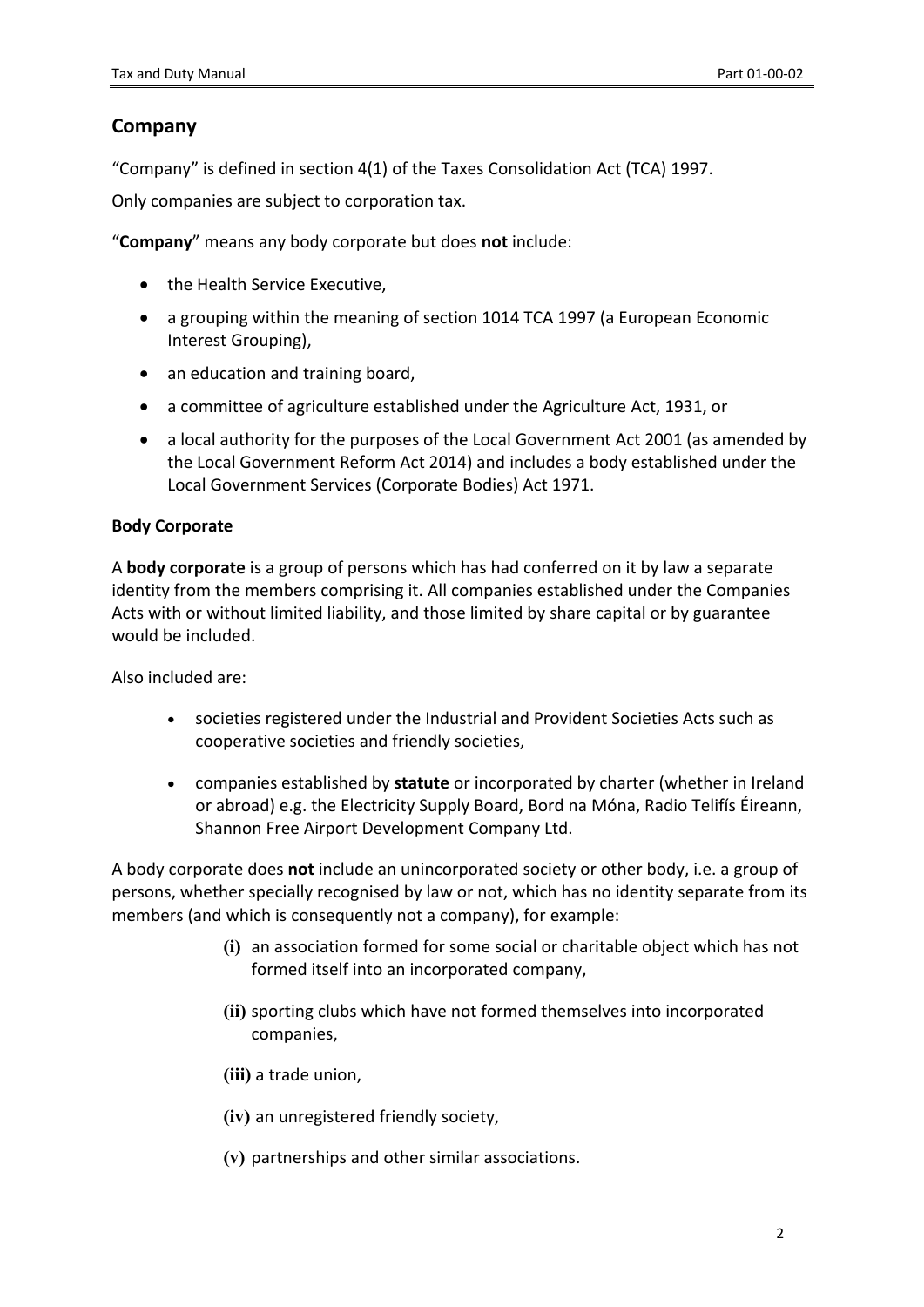## **Charities**

Charities may be established in the form of trusts, societies, or limited liability companies. A charity, which is not a company within the definition in section 4(1) TCA 1997, is outside the scope of corporation tax and, unless specifically exempted, remains chargeable to income tax. The TCA 1997 does not contain a definition of a charitable company nor are any specific provisions set down.

#### **Charitable purposes**

In deciding what constitutes "charitable purposes" the principles laid down by Lord Mac Naughton in **Special Commissioners of Income Tax V Pemsel (3 TC 33)** are the guiding factors (e.g. relief of poverty, the advancement of religion or education, or other purposes of benefit to the community).

The general regulation of charities, including monitoring of the activities of individual charities, is a matter for the Charities Regulatory Authority (CRA), which is an independent body set up under the terms of the Charities Act 2009.

Since the establishment of the CRA, all applications to register as a charity must now be submitted to the CRA under section 39 of the Charities Act 2009. Once charities have been registered with the CRA they can apply to Revenue's Charities and Sports Exemptions Unit for charitable tax exemption.

For information in relation to the registration and regulation of charities, please contact the Charities Regulator, whose contact details are:

**Address:** 3 George's Dock, IFSC, Dublin 1, D01 X5X0.

**Phone:** 01 2118600

**Email:** [info@charitiesregulator.ie](mailto:info@charitiesregulator.ie)

**Website:** <http://www.charitiesregulator.ie/en>

#### **Tax exemptions**

A charity is defined in section 208(1) TCA 1997 as, **"any body of persons or trust established for charitable purposes only"***.* This definition applies for both income tax and, by virtue of section 5(1) TCA), capital gains tax.

Under section 207 TCA 1997 charities are exempt in respect of rental income, interest and dividends received where the income is applied solely to charitable purposes.

Section 208 TCA 1997 grants exemption from income tax chargeable under Schedule D Case I(b) for profits or gains from lands owned and occupied by a charity; and from tax chargeable under Schedule D for trades carried on by charities where the profits are applied solely to the purpose of the charity and the trade is exercised in carrying out the primary purpose of the charity or the work in connection with the trade is mainly carried on by beneficiaries of the charity.